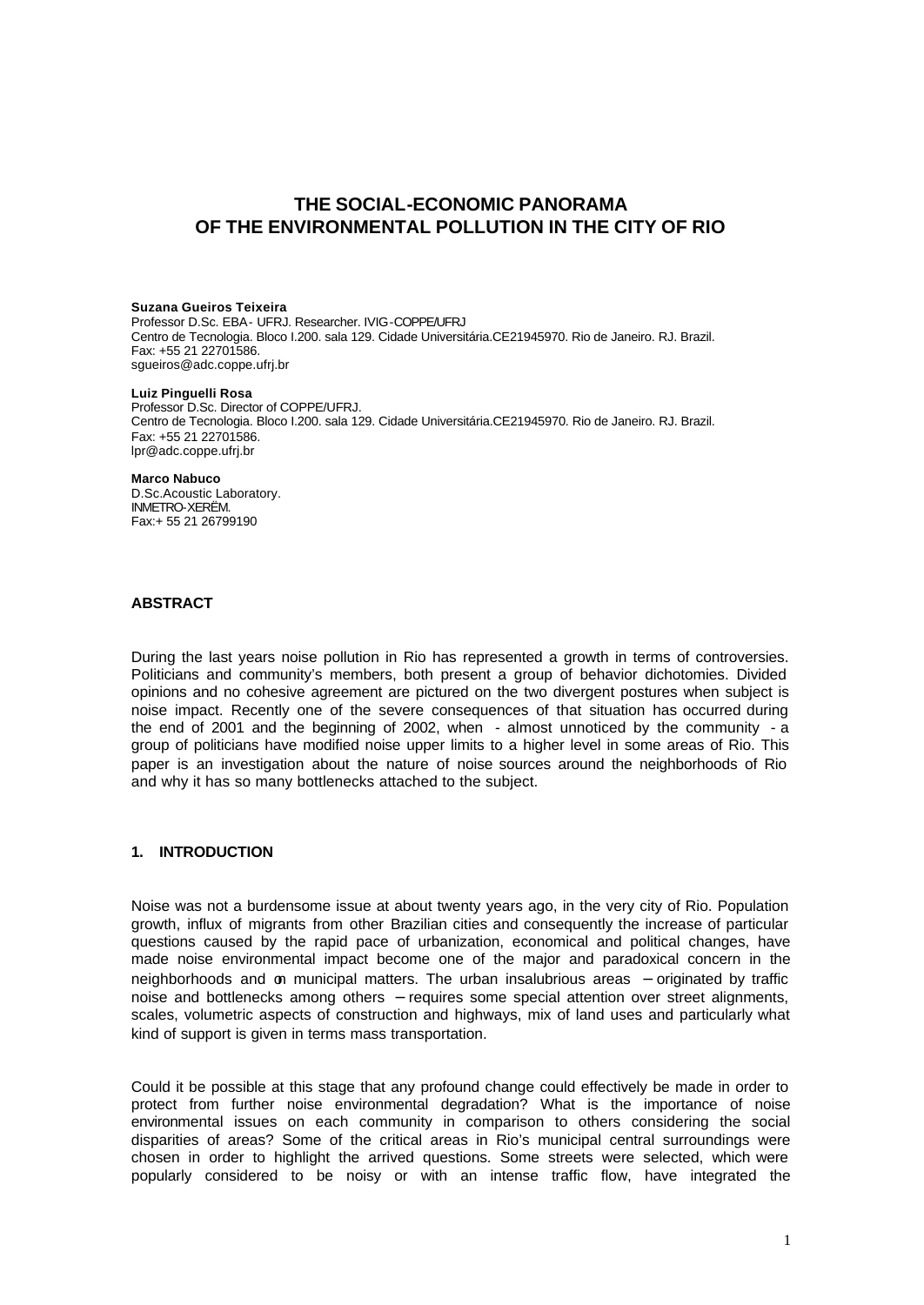measurements and local surveys, as well as data collected from the Environmental Municipal Secretary.

# **2. INSIGHTS ABOUT NOISE AND CORRELATED CONJECTURAL FACTORS IN THE CITY OF RIO**

The city of Rio de Janeiro, in Brazil, has one strong and remarkable characteristic: social disparities and cultural diversity. Particularly in its central municipal urban area those differences are highlighted together. That fact has its origin on two aspects; the first one due to geographic migration from other areas of Brazil in search for job opportunities at Rio; second, the one generated by the impacts of internal differences due to social-economic disparities. Those distinguished contexts have delineated the nature of perceptual referential of quality of urban life.

The shared space pictures the individual culture, the influence of inter, intra and extra organic culture and concomitantly the conflicts established from urban anthropology and environmental psychology [1]. All of these elements not only have a strong influence on current project proposals, but also, sometimes difficult, because of its diversity, the needed transparency of man-environment relation with salubrious calls for spaces and project demand on certain areas.

Generally, urban noise and its harmfulness is not considered to be the most significant modality of impact, in particularly dealing with the case study areas in Rio, traffic noise has increased in quantitative aspects related to its tentacle characteristic of its spread, the number of vehicles in the streets pictures a lack of investments in mass transportation strategies, besides, the periods by which traffic noise is annoying have also extended its disturbance to additional hours of traffic bottlenecks; for instance, if traffic noise has been a pain mainly in periods which people are going to work or coming back from work, the continued scenario (that means no attitude in order to control traffic noise) – has demonstrated an evident disinterest to effectively reduce it – has pictured a tendency of being progressively deteriorated.

Noise negative impacts in Rio are originated basically by two types of sources: moving ones such as urban traffic in streets; and the other, from stable, fixed sources, like residential, commercial and outside shared public spaces. That modality of impact has shown interesting dichotomies which are mainly originated by local differences on social and cultural referential and behaviors [2].

As noise issues had started to make progress in the city (more intensively on the last five years), with a feedback from communities, the lack of cultural and social cohesion had negative implications towards political decisions. In the area of urban noise impact, while some politicians were working on environmental causes and on the investigation of ways to improve quality of life in the urban surroundings, others were disreputing all the conquers of "Programa Silêncio" (Silent Program), that had for a long run, worked in the direction of improving noise environmental education and perception of noise impacts.

The next picture shows the land use code noise upper limits until January 2002.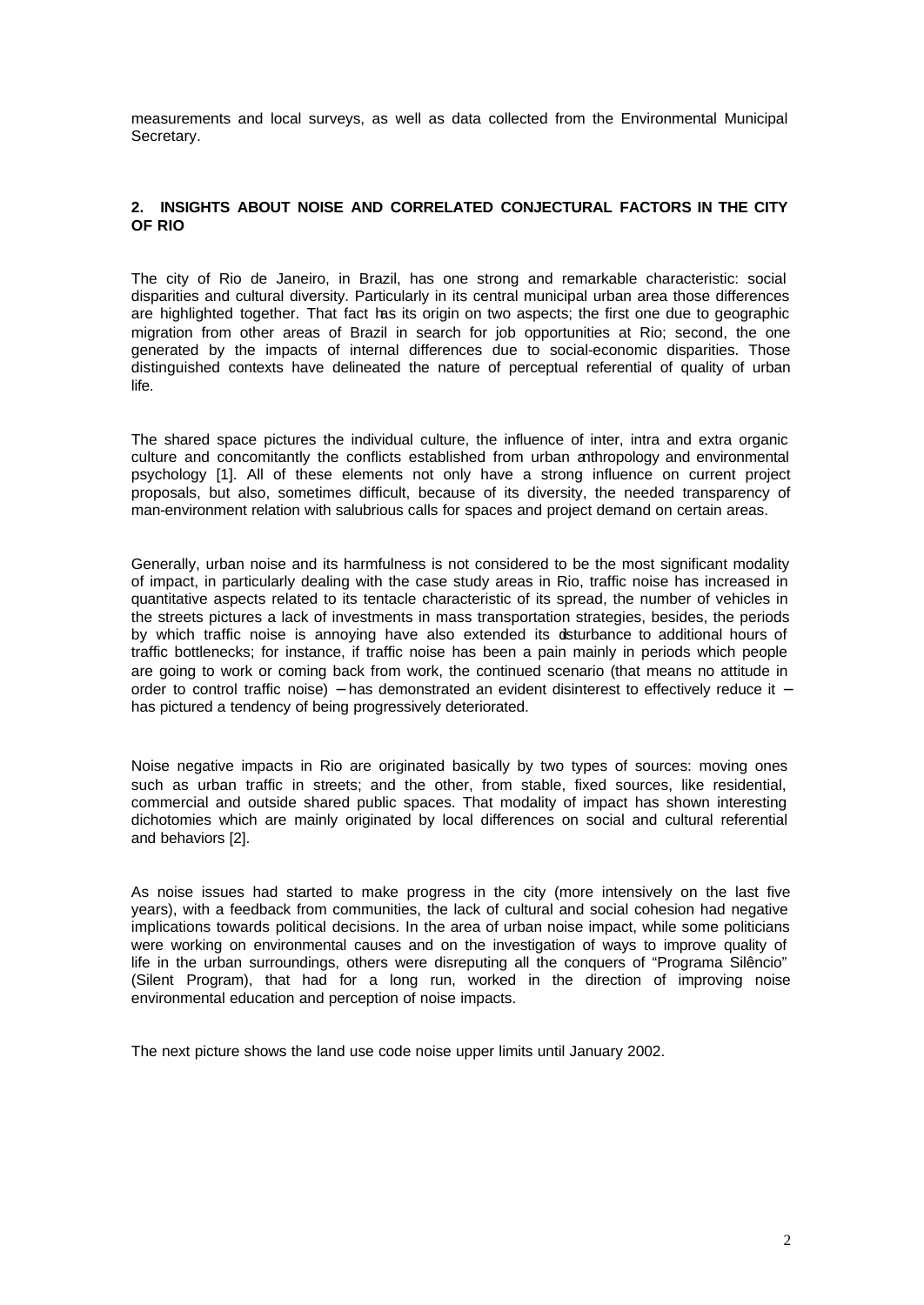| <b>RESIDENCIAL ZONE-1</b><br>55<br><b>Exclusively residential</b><br>$ZR-1$<br><b>Single family</b>                   | (Night)<br>50 |
|-----------------------------------------------------------------------------------------------------------------------|---------------|
|                                                                                                                       |               |
| <b>RESIDENTIAL ZONE-2</b><br><b>Multifamily &amp; elementary</b><br>$ZR-2$<br>55<br>schools                           | 50            |
| <b>RESIDENTIAL ZONE-3</b><br>multifamily, commerce &<br>$ZR-3$<br>60<br>services in edified areas of<br>exclusive use | 55            |
| <b>RESIDENTIAL ZONE-4</b><br>$ZR-4$<br>Multifamily, commerce and<br>60<br>e services.                                 | 55            |
| <b>RESIDENTIAL ZONE-5</b><br>Multifamily, commerce and<br>$ZR-5$<br>60<br>services with small<br><b>industries</b>    | 55            |
| <b>RESIDENTIAL ZONE-6</b><br>residential and agriculture<br>$ZR-6$<br>55                                              | 50            |
| <b>CENTRAL AREA-1</b><br>services, diversified<br>$AC-1$<br>70<br>commercial use &<br>multifamily                     | 60            |
| <b>Services, diversified</b><br>$AC-2$<br><b>CENTRAL AREA-2</b><br>70<br>commercial use                               | 60            |
| <b>TOURÍSTIC ZONE-1</b><br><b>Multifamily use and</b><br>$ZT-1$<br>65<br>commercial tourist related<br>activities     | 60            |
| <b>TOURISTIC ZONE-2</b><br>$ZT-2$<br>65<br><b>Multifamily and tourist</b><br>related activities                       | 60            |
| <b>Wholesaler commercial</b><br><b>HARBOUR ZONE</b><br><b>ZP</b><br>70                                                | 60            |
| <b>INDUSTRIAL ZONE-1</b><br><b>Industrial activities</b><br>$ZT-1$<br>70<br>compatible with residential<br>areas      | 60            |
| Industrial with harmful and<br>$ZI-2$<br><b>INDUSTRIAL ZONE-2</b><br>70<br>noxious and annoying<br>activities         | 60            |
| <b>INDÚSTRY &amp; COMMERCE</b><br>Industrial, commercial and<br><b>ZIC</b><br>70<br><b>ZONE</b><br>multifamily use    | 60            |
| <b>SPECIAL ZONES</b><br><b>Especial characteristics for</b><br>ZE-S<br>55<br>each zones ZE                            | 50            |
| <b>CENTRAL</b><br><b>Commercial</b><br><b>De ZR-1</b><br>60<br><b>NEIGHBORHOOD AREAS</b>                              | 55            |
| <b>CENTRAL</b><br><b>Commercial</b><br><b>De ZR-2</b><br>65<br><b>NEIGHBORHOOD AREAS</b>                              | 55            |
| <b>CENTRAL</b><br><b>Commercial</b><br>De ZR-3<br>65<br><b>NEIGHBORHOOD AREAS</b>                                     | 60            |
| <b>Commercial</b><br><b>De ZR-4</b><br><b>CENTRAL</b><br>65<br><b>NEIGHBORHOOD AREAS</b>                              | 60            |
| <b>CENTRAL</b><br><b>Commercial</b><br><b>De ZR-5</b><br>65<br>NEIGHBORHOOD AREAS                                     | 60            |
| <b>Commercial</b><br><b>CENTRAL</b><br>De ZR-6<br>60<br><b>NEIGHBORHOOD AREAS</b>                                     | 55            |
| <b>Commercial</b><br>De ZT<br><b>CENTRAL</b><br>65<br><b>NEIGHBORHOOD AREAS</b>                                       | 60            |
| <b>Commercial</b><br>De ZI-1<br>70<br>CENTRAL                                                                         | 60            |
| <b>NEIGHBORHOOD AREAS</b><br><b>Commercial</b><br><b>CENTRAL</b><br>De ZI-2<br>70<br><b>NEIGHBORHOOD AREAS</b>        | 60            |

Figure1: upper noise limits tolerated related to land use code in the Municipal area of Rio de Janeiro until January 2002.

The tolerated noise upper limits related to land use code [3] showed bellow has been modified to an increased upper noise level in last January 2002. They have proposed an upper noise limit during day period for 75dB(A) instead. The adoption of a reactive posture such as this one has contributed to a noisy neighborhood, politicians have worked disrespecting the rights and conquers of a minority of environmentally conscious citizens.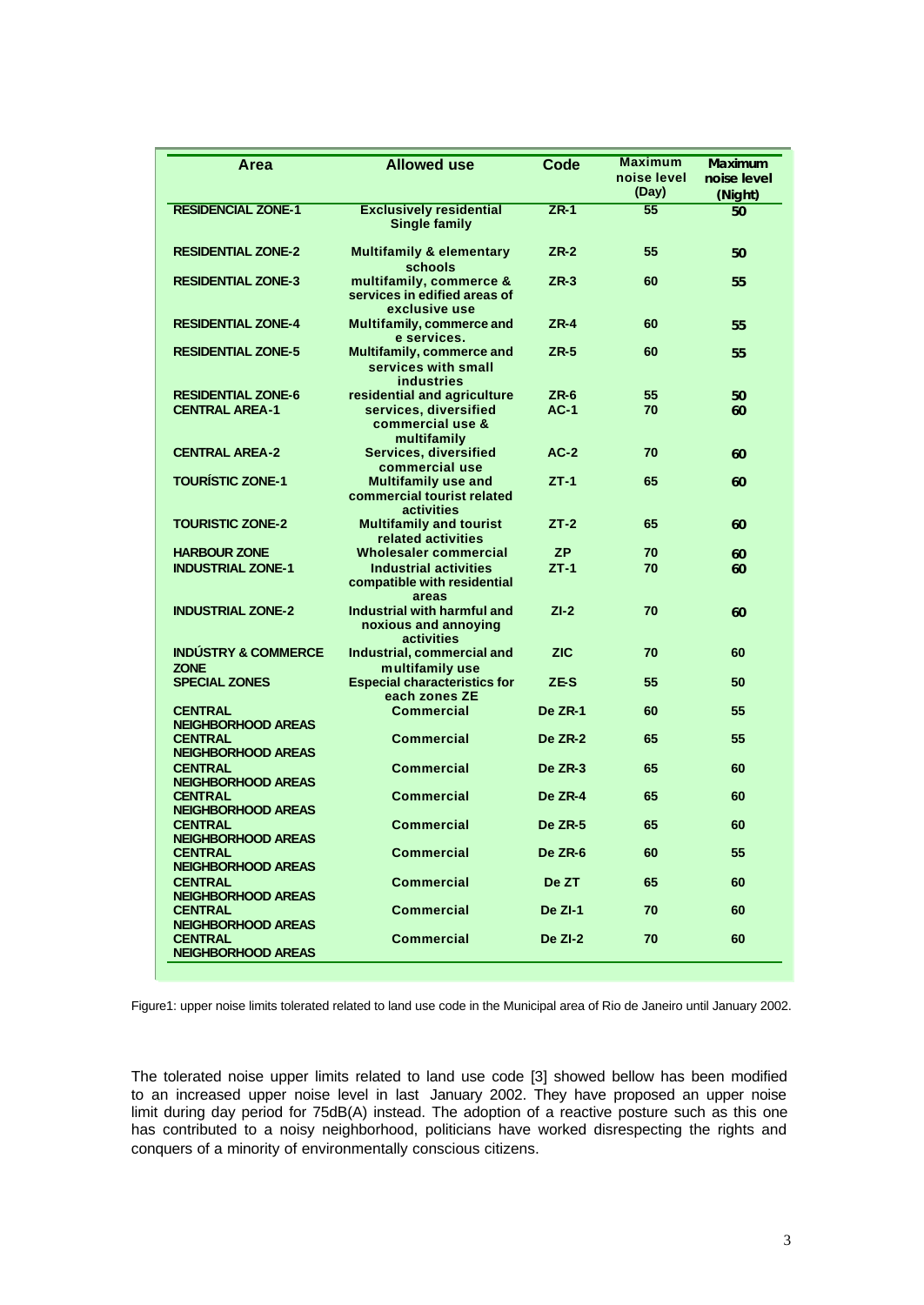How can such degraded referential be the prevalent one? How can the arguments related to traffic noise pollution be highlighted with noisier surroundings? In the central areas of Rio, the basic characteristics of these communities are the predominant multiple and mixed land use, since the city central area priorities were design to attend traffic flow, to introduce a sustainable guideline for urban traffic, not only the aspects of conceiving urban settlements patterns must be improved but the mass transportation system and its technology as well. In table 1and 2 some measurements are picture related to traffic noise impact on outdoors and indoors residential areas.

| J.J. SEABRA Street/ At Jardim Botânico South Zone of Rio |                                |      |          |           |  |  |  |  |  |
|----------------------------------------------------------|--------------------------------|------|----------|-----------|--|--|--|--|--|
| Thrusday                                                 |                                |      |          |           |  |  |  |  |  |
| <b>Environment</b>                                       | hour                           | Leg  | time Leg | maxLevel. |  |  |  |  |  |
| <b>AMBIFNTF</b>                                          |                                |      |          |           |  |  |  |  |  |
| <b>EXTERNO</b>                                           |                                |      |          |           |  |  |  |  |  |
| 1. On sidewalk, near Caroline                            | 00:05                          | 68.5 | 160s     | 73.4      |  |  |  |  |  |
| Café, at 7 meters from tables, at                        |                                |      |          |           |  |  |  |  |  |
| the sidewalk of residential                              |                                |      |          |           |  |  |  |  |  |
| house.                                                   |                                |      |          |           |  |  |  |  |  |
| 2. J.J.SEABRA, corner with                               | 00:07                          | 75.2 | 160s     | 85,9      |  |  |  |  |  |
| Jardim Botânico Street                                   |                                |      |          |           |  |  |  |  |  |
| 1. Residential houses, restaurants                       | Observations:                  |      |          |           |  |  |  |  |  |
| and bars                                                 | 1.2 meters from floor          |      |          |           |  |  |  |  |  |
| 2 Noise emitted exclusively from                         | Measurements courtesy by GROM. |      |          |           |  |  |  |  |  |
| moving sources since there are no                        |                                |      |          |           |  |  |  |  |  |
| commercial establishments open at                        |                                |      |          |           |  |  |  |  |  |
| this hour on this street.                                |                                |      |          |           |  |  |  |  |  |

Table 1: measurements at Jardim Botânico [4]

| <b>COPACABANA</b>                                                                       |       |       |       |       |       |  |  |  |  |
|-----------------------------------------------------------------------------------------|-------|-------|-------|-------|-------|--|--|--|--|
| <b>Environment</b><br>time<br><b>Slow</b><br>period<br>Fast<br>Peak.                    |       |       |       |       |       |  |  |  |  |
|                                                                                         |       | dB(A) | dB(A) | (Seg) | dB(A) |  |  |  |  |
| Barata Ribeiro Street Number<br>370                                                     |       |       |       |       |       |  |  |  |  |
| External area                                                                           | 11:40 | 83    | 95    | 160   | 106,8 |  |  |  |  |
| (Near Siqueira Campos street,<br>sidewalk, 1.5 meters from<br>moving sources on street) |       |       |       |       |       |  |  |  |  |
| Internal environment                                                                    | 11:50 | 76    | 76    | 160   | 96    |  |  |  |  |
| Reception                                                                               |       |       |       |       |       |  |  |  |  |
| Inside car (with close windows)<br>and doors)                                           | 11:55 | 62,5  | 63    | 160   | 76,8  |  |  |  |  |
| Internal environment-                                                                   |       |       |       |       |       |  |  |  |  |
| aptarments with open windows                                                            |       |       |       |       |       |  |  |  |  |
| 4 <sup>th</sup> floor                                                                   | 12:00 | 75,5  | 77    | 160   | 92,5  |  |  |  |  |
| $6^{\sf th}$<br>floor                                                                   | 12:05 | 77,5  | 77,5  | 160   | 97,8  |  |  |  |  |
| 8 <sup>th</sup> floor                                                                   | 12:10 | 76    | 76    | 160   | 92,2  |  |  |  |  |
| $10^{th}$ floor                                                                         | 12:15 | 78,5  | 78    | 160   | 89,8  |  |  |  |  |
| 12 <sup>th</sup> floor                                                                  | 12:20 | 76,5  | 76    | 160   | 100,5 |  |  |  |  |
| $14^{\overline{th}}$ floor                                                              | 12:25 | 75,5  | 78    | 160   | 89    |  |  |  |  |
| 16 $^{\text{th}}$ floor                                                                 | 12:30 | 80    | 77,5  | 160   | 90,1  |  |  |  |  |
|                                                                                         |       |       |       |       |       |  |  |  |  |

Table 2:Measurements at Copacabana.[4]

Tables 1 and 2 shows interesting dichotomies related to the complaining in neighborhoods: at Jardim Botânico the complaining about bars and restaurants such as Caroline's Café, are the most frequent among local, residential community, however, the degraded referential of traffic noise does not appear to be a reason of complain, they have no reaction to traffic noise which is higher than the noise from bars late at night.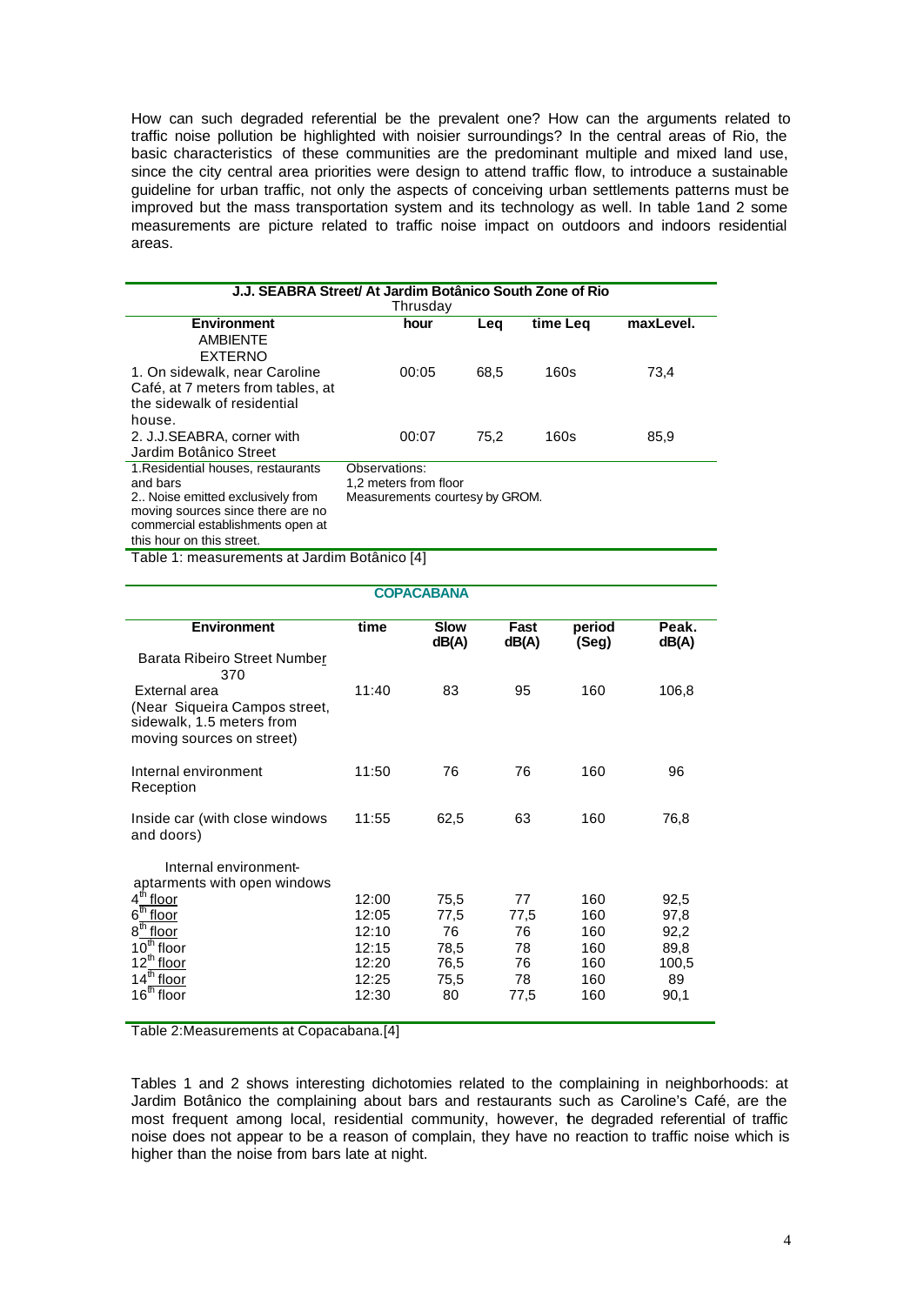Also, on table 2, the noise measured was originated by traffic, during day periods. Inside the apartments we had extrapolated the limits stipulated in land use code. The noise inside had about 25 dB(A) more than the tolerated. With the modifications proposed, this noise level is now acceptable, since the new upper limit is 75dB(A). What has the government implemented in order to solve or monitor the traffic noise problem? Since traffic noise the mainly source of annoyance in urban areas, if it decreases quality of urban life, how could it be avoided or controlled? At a municipal level, the instrument available in order to prevent the occurrence and monitor noise impacts is basically the master plan [4], the instrument which has the mission to promote developing policies and urban expansion. In that level, no evidence of noise environmental policy has ever been proposed, and worse, the upper noise limits for stable sources have now a degraded referential.

With the new tolerated value of 75dB(A), all efforts in the direction of noise environmental education have become worthless. The indoors background noise originated from moving sources such as streets traffic, can no longer be a reason of complain, for the indoor noise level from stable sources have the right to increase their values. Community, by law, must be involved and participate through representative associations, but lack of information about the subjects, the schedules and proposals being discussed turns impracticable the effectiveness of such involvement. Besides, whatever has been established in terms of land use code, has not been appropriately accomplished because of missing links between noise sources audit which are specifically related to traffic noise.

## **3. ADDITIONAL INFORMATION ABOUT NOISE IN THE CITY RELATED TO OTHER MODALITIES OF IMPACT.**

The following graphic 1, from the Environmental Municipal Secretary [5] shows the relation of noise impact related to other environmental complaining.



Graphic 1: Noise impact in Rio related to other environmental complaining. [5]

What can be noticed is that were noise impact appears to be the most significant complaining, at AP1,AP2,AP3 and AP5, the nature of activities found in the noise maps investigated by municipal teams pictures the social and economical differences. In the area AP4, the low densities and urban design have minimized the complaining of noise, only 29%; in this percentage of annoyance, 33% of noise impacts are originated from entertainment. In the area AP1, which corresponds to the Central Urban area, with higher densities than AP1, the noise complaining are 44% originated by bars and restaurants, in the AP2, corresponding basically to the South Zone, with the exception of Tijuca neighborhood, in that area the social- economical disparities are very intense, they have the most luxurious neighborhoods besides poverty, like Rocinha, the biggest Favela in Rio, is included in such planning area, they have noise as 73%